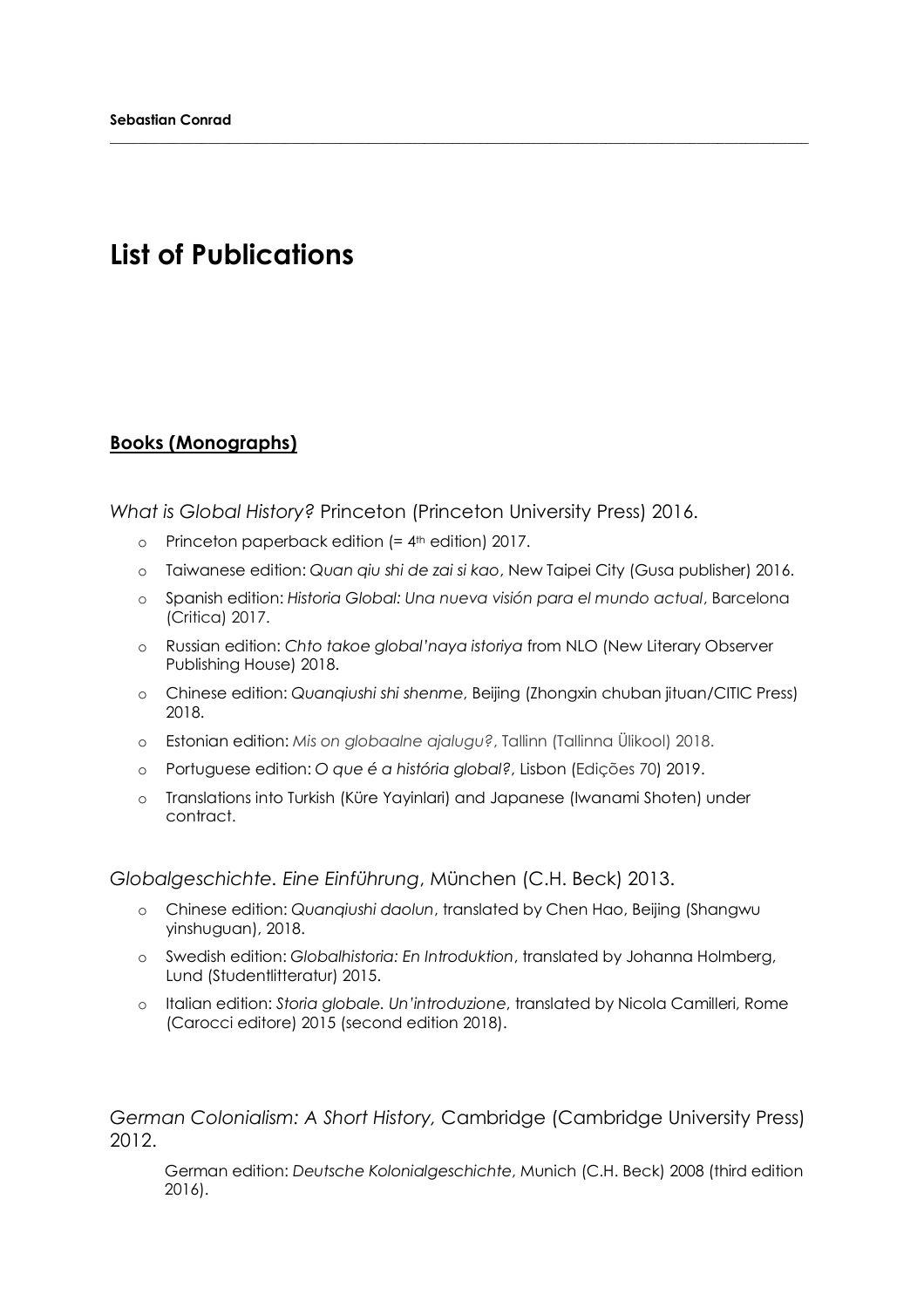*Globalisation and the Nation in Imperial Germany*, Cambridge (Cambridge University Press) 2010.

German edition: *Globalisierung und Nation im Deutschen Kaiserreich*, Munich (C.H. Beck) 2006, 2nd edition 2010.

*The Quest for the Lost Nation: Writing History in Germany and Japan in the American Century*, Berkeley (University of California Press) 2010.

German edition: *Auf der Suche nach der verlorenen Nation. Geschichtsschreibung in Westdeutschland und Japan, 1945-1960*, Göttingen (Vandenhoeck & Ruprecht) 1999.

#### **Articles in Journals (top 10 articles marked in yellow)**

"Greek in their Own Way: Writing India and Japan into the World History of Architecture at the Turn of the Twentieth Century," *American Historical Review* 125, no. 1(February 2020).

"Rückkehr des Verdrängten? Die Erinnerung an den Kolonialismus in Deutschland 1919-2019," *Aus Politik und Zeitgeschichte* 69, Heft 40-42, 30. September 2019, 28-33.

"Ungleiche Welt," *Zeit Geschichte* 4 (2019): Die Deutschen und ihre Kolonien: Das wilhelminische Weltreich 1884 bis 1918, 14-20.

"Colonizing the Nineteenth Century: Implications of a Paradigm Shift," *Central European History* 51 (2018), 674-678.

"'Nothing is the Way it Should Be': Global Transformations of the Time Regime in the Nineteenth Century," *Modern Intellectual History* 15, no. 3 (2018), 821- 848.

"Die Weltbilder der Historiker: Wege aus dem Eurozentrismus," *Aus Politik und Zeitgeschichte* 65, no. 41-42, October 5, 2015, 16-22.

"Weltzeit, Fortschritt, Tiefenzeit: Die Synchronisierung der Welt im 19. Jahrhundert," *Merkur* 793 (2015), 53-60.

"Der Ort der Globalgeschichte," *Merkur* 787 (2014), 1096-1102.

"World History Goes Big and Deep," *Merkur* 781 (2014), 534-540.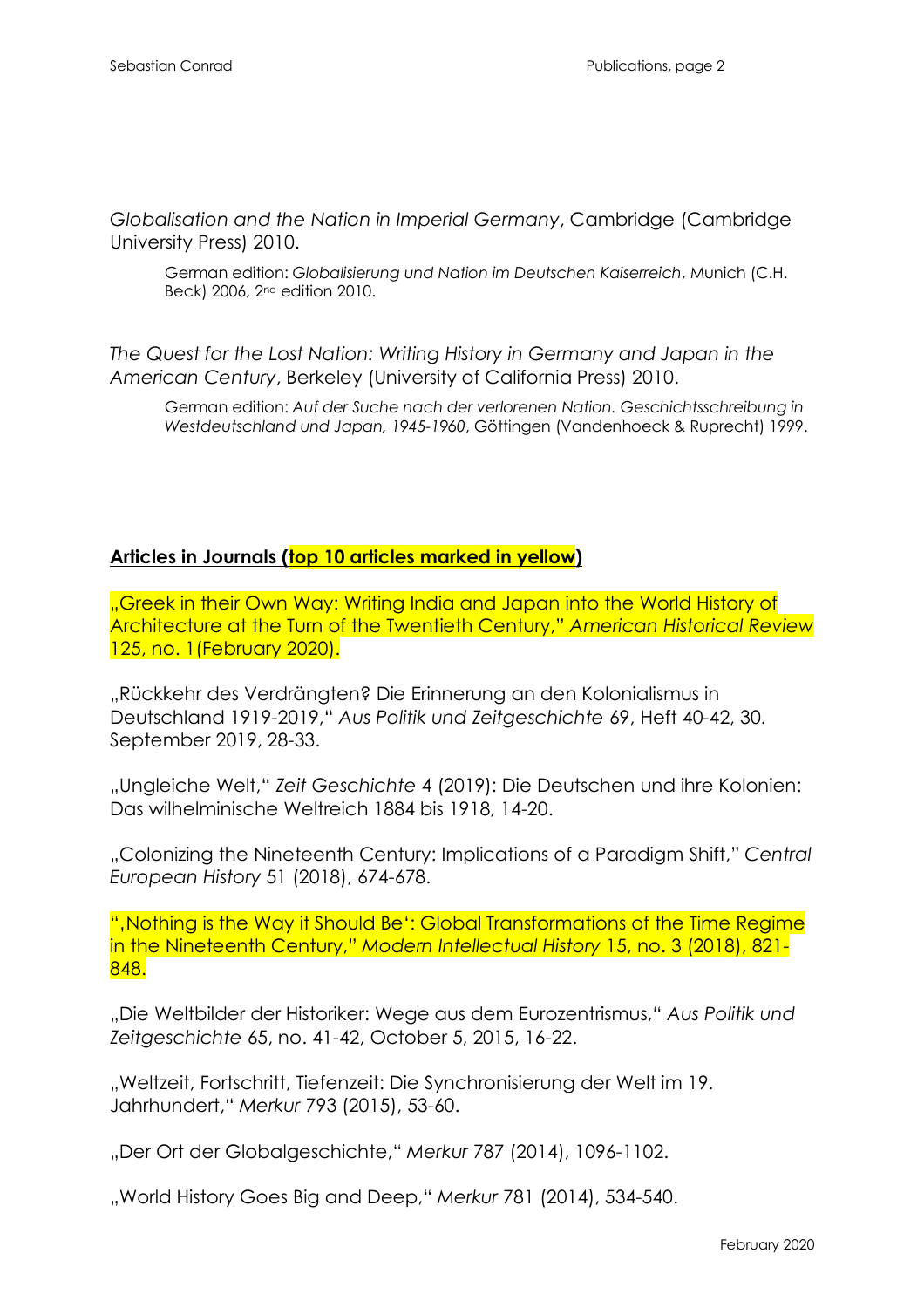"The Dialectics of Remembrance: Memories of Empire in Cold War Japan," *Comparative Studies in Society and History* 56 (2014), 4-33.

Viewing Regionalisms from East Asia, *American Historical Association Pamphlet* 2013 (together with Prasenjit Duara).

Kritik am Westen in der globalisierten Welt, *Merkur* 775 (2013), 1135-1141.

Rethinking German Colonialism in a Global Age, *Journal of Imperial and Commonwealth History* 41 (2013), 543-566.

Enlightenment in Global History: A Historiographical Critique, *American Historical Review* 117 (2012), 999-1027.

[Chinese version: "Quanqiushi zhong de qimeng: yizhong lishixue de piping," *Quyu* [*Remapping*], 2014, no. 1, 81-111.]

[Japanese version: "Gurôbaru hisutorî no naka no keimô," *Shisô* no. 1132, August 2018, 106-125 and no. 1134, October 2018, 93-115.]

Kolonialismus und Postkolonialismus, *Aus Politik und Zeitgeschichte* 62, No. 44- 45, 29 October, 2012, 3-9.

'The Colonial Ties are Liquidated': Modernization Theory, Post-War Japan and the Global Cold War, *Past & Present* 216 (2012), 181-214.

Dekolonisierung in den Metropolen, *Geschichte & Gesellschaft* 37 (2011), 135- 156.

Globale Arbeitsmärkte und die 'Gelbe Gefahr'. "Kulis', Migration und die Politik der Differenz, *Schriften der Bibliothek des Ruhrgebiets* 30 (2010).

L'impero Tedesco in Prospettiva Transnazionale, *novecento* 13 (2009), 133-45.

Globalization Effects: Mobility and Nation in Imperial Germany, 1880-1914, *Journal of Global History* 3 (2008), 43-66.

[Japanese version: "Gurôbaruna jidai ni okeru doitsu no nashonarizumu: Idô to utsurikawari neishon no gainen, 1880-1914," in: Haneda Masashi (ed.), *Gurôbaru hisutorî no kanôsei*, Tokyo (Yamakawa shuppansha) 2017, 198-233.]

German Colonial History: New Trends and Perspectives, in: *Mondo Contemporaneo. Rivista di Storia* 3 (2007), no. 3, 105-115.

"Europa" aus der Sicht nicht-westlicher Eliten, *Journal of Modern European History* 4 (2006), 158-170.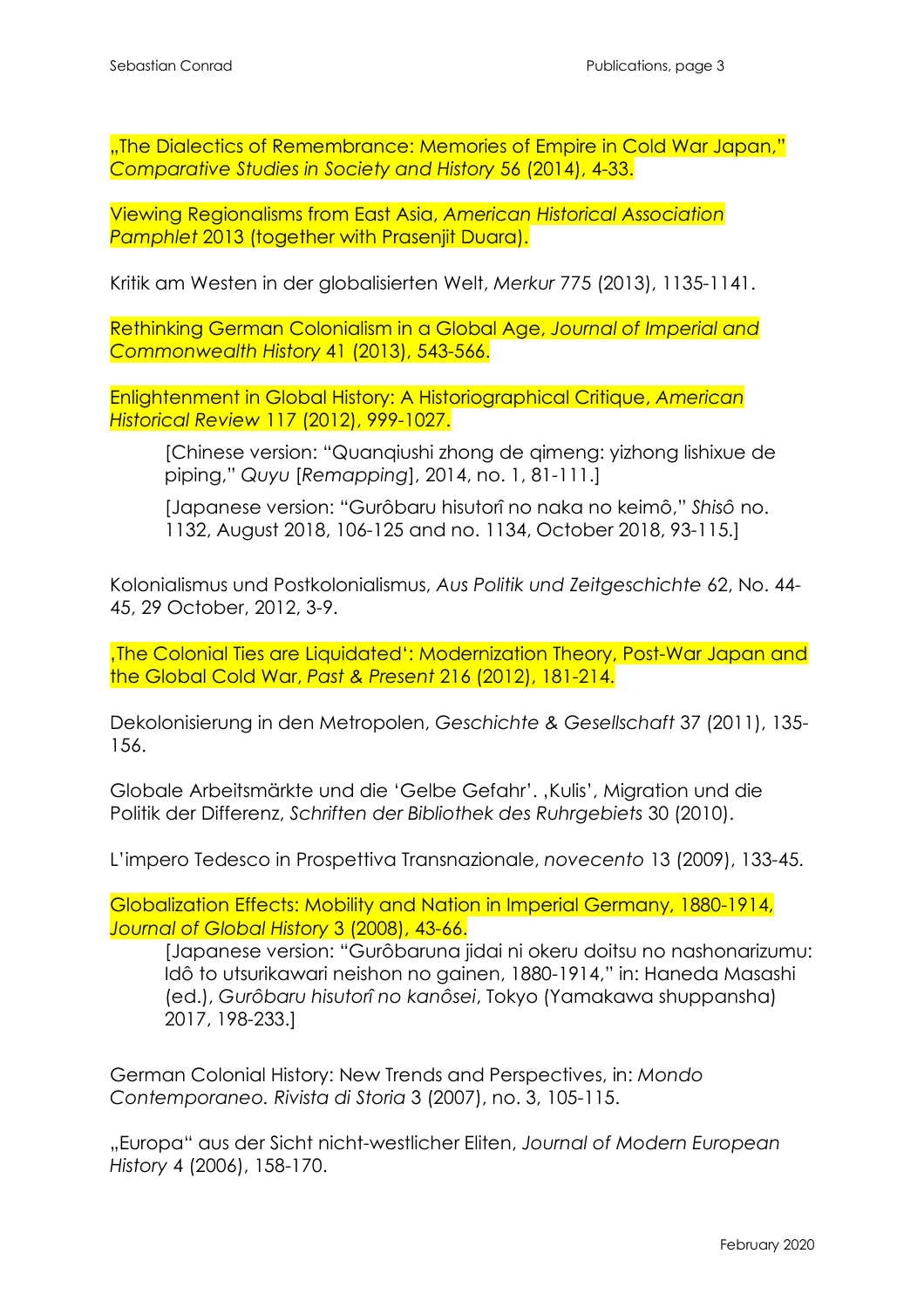Warum gehen in Japan die Uhren anders? Anmerkungen zum Konzept des kulturellen Transfers, *Rechtsgeschichte* 8 (2006), 33-38.

Vergleich, Transfer, Transnationale Geschichte? Zur Methode der *Area studies*, *Doitsu kenkyû* 39 (2005), 3-25.

Die Bagdadbahn, *Alter Orient aktuell* 5 (2004), 15-18.

Regimes der Segregation. Kolonialismus, Recht und Globalisierung, *Rechtsgeschichte* 4 (2004), 187-204.

'Kulis' nach Preußen? Mobilität, chinesische Arbeiter und das Deutsche Kaiserreich 1890-1914, *Comparativ* 13, Vol. 4 (2003), 80-95.

Entangled Memories. Versions of the Past in Germany and Japan 1945-2001, *Journal of Contemporary History* 38 (2003), 85-99.

*Toransunashonaruna sôki. 'Kanashimu koto no munôryoku' to 'kotonaru higeki' no higan ni* [Transnational Memory. Beyond the "Inability to Mourn" and the Thesis of "Incomparable Tragedies"], *Gendai shisô* 30, Vol. 9 (2002), 132-35 [Japanese].

Doppelte Marginalisierung. Plädoyer für eine transnationale Perspektive auf die deutsche Geschichte, *Geschichte & Gesellschaft* 28 (2002), 145-69.

Schlägt das Empire zurück? Postkoloniale Ansätze in der deutschen Geschichtsschreibung, *Werkstatt Geschichte* 30 (2001), 73-83.

Crisi della modernità? Fascismo e seconda guerra mondiale nella storiografia giapponese, *novecento* 5 (2001), 37-52 [Italian].

Die Politik der nationalen , Abschließung'. Die Überwindung des , westlichen Geschichtsbildes' in Japan?, *Comparativ* 11, Vol. 4 (2001), S. 40-52.

Erinnerungspolitik in Japan, 1945-2001. Zur Einführung, *Periplus. Jahrbuch für außereuropäische Geschichte* 11 (2001), S. 1-11.

Reinheit und Gewalt. Ein Vorwort (with Julia Eckert, Sven Reichardt), *Sociologus. Zeitschrift für empirische Ethnosoziologie und Ethnopsychologie* 51 (2001), 1-5.

*Iwakura shisetsudan to sono jidai – Nichidoku kôryû no myônichi e mukete* [The Iwakura Mission. Germany and Japan at the Beginning of a Shared History], *Ajia jihô* 360 (2000), 14-19 [Japanese].

World History, Japanese Style. Reading the Japanese Past Through a European Lense, *Storia della Storiografia* 35 (1999), 97-112.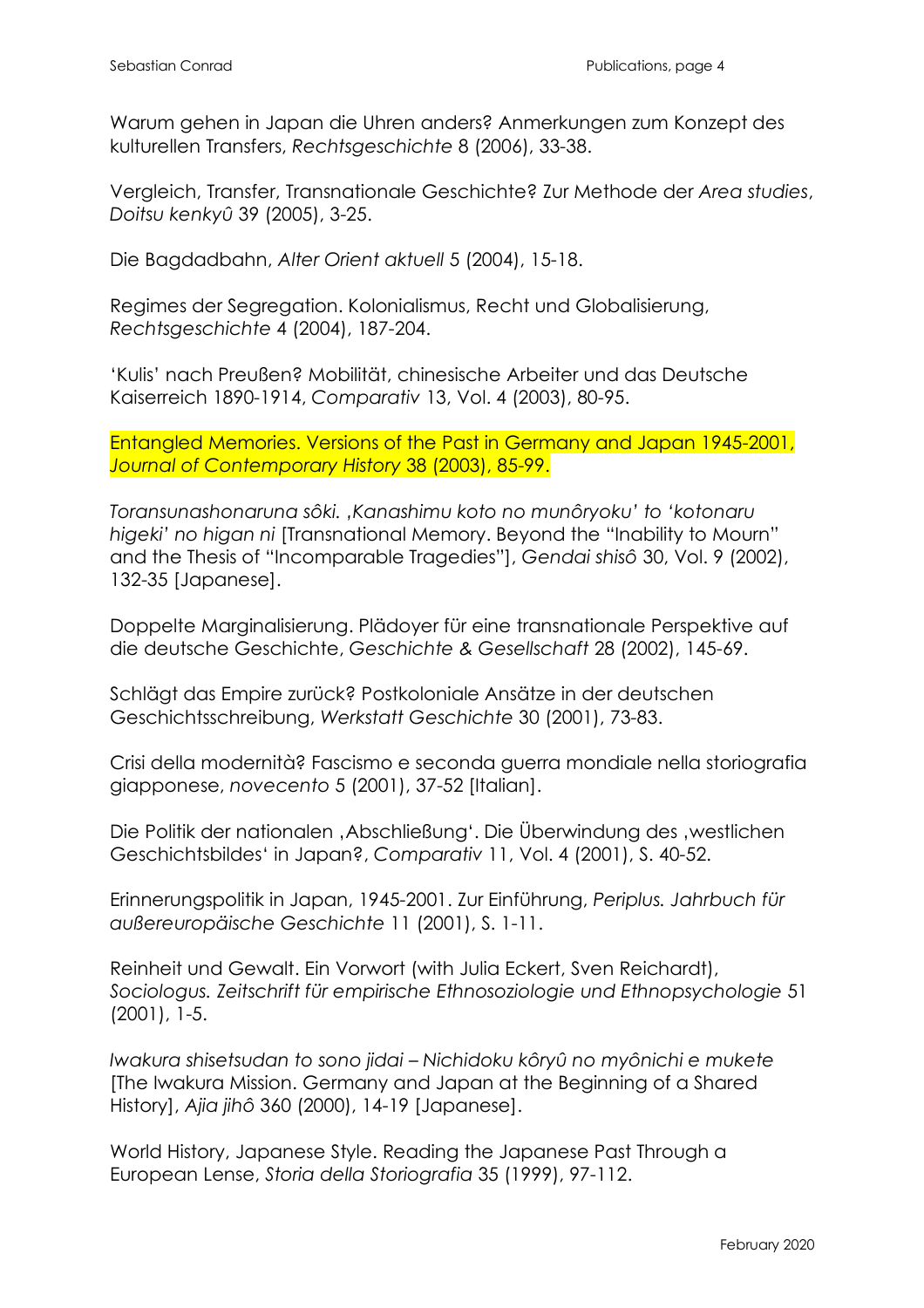What Time is Japan? Problems of Comparative (Intercultural) Historiography, *History and Theory* 38 (1999), 67-83.

Temporalizations of Space in Japanese Historiography, 1945-55, *Social Science Japan* 8 (1997), 29-31.

## **Edited Volumes**

*An Emerging Modern World, 1750-1870* (A History of the World, vol. 4), Cambridge, Mass. (The Belknap Press of Harvard University Press) 2018 (together with Jürgen Osterhammel)*.*

German edition: *Wege zur Modernen Welt, 1750-1870* (Geschichte der Welt, vol. 4), Munich (C.H. Beck) 2016.

Italian edition: *Verso il Mondo Moderno, 1750-1870* (Storia del Mondo 4), Turin (Einaudi) 2017.

*Memory in a Global Age*, London (Palgrave Macmillan) 2010 (with Aleida Assmann).

*Globalgeschichte: Theorien, Ansätze, Themen*, Frankfurt (Campus) 2007 (with Andreas Eckert, Ulrike Freitag).

*Competing Visions of World Order: Global Moments and Movements, 1880s-1930s*, New York (Palgrave Macmillan) 2007 (with Dominic Sachsenmaier) (paperback edition 2012).

*Johannes Justus Rein – Briefe eines deutschen Geographen aus Japan 1873– 1875*, München (Iudicium) 2006 (with Matthias Koch).

*Transnationale Geschichte: Themen, Theorien, Tendenzen*, Göttingen (Vandenhoeck & Ruprecht) 2006, 2nd edition 2010 (with Gunilla Budde, Oliver Janz).

*Geschichtswissenschaft in Japan: Themen, Ansätze, Theorien*, Göttingen (Vandenhoeck & Ruprecht) 2006 (with Hans Martin Krämer, Tino Schölz).

*Das Kaiserreich transnational: Deutschland in der Welt, 1871-1914*, Göttingen (Vandenhoeck & Ruprecht) 2004 (with Jürgen Osterhammel) (2nd edition 2006).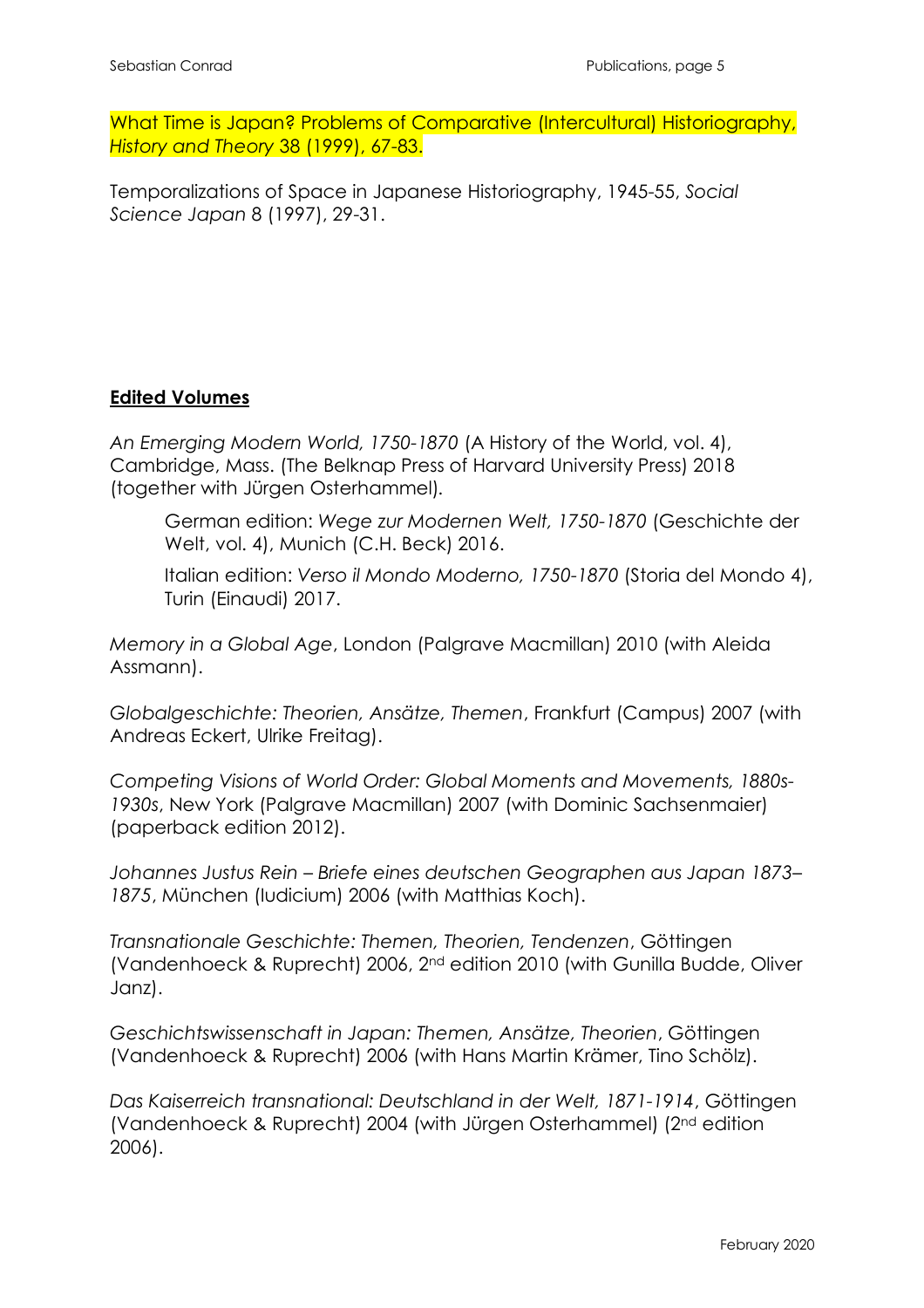*Die Nation schreiben: Geschichtswissenschaft im internationalen Vergleich*, Göttingen (Vandenhoeck & Ruprecht) 2002 (with Christoph Conrad).

*Jenseits des Eurozentrismus: Postkoloniale Perspektiven in den Geschichts- und Kulturwissenschaften*, Frankfurt (Campus) 2002 (with Shalini Randeria); second revised edition 2013.

### **Edited theme issues**

German Colonialism, Volume 41, No. 4 (2013) of the *Journal of Imperial and Commonwealth History*.

Dekolonisierung in Westeuropa, volume 37, no. 2 (2011) of *Geschichte & Gesellschaft*.

Ordering the Colonial World around the Turn of the 20th Century: Global and Comparative Perspectives, Vol. 13, No. 2 (2009) of *Comparativ* (with Nadin Heé, Ulrike Schaper).

Beyond Hegemony? "Europe," and the Politics of Non-Western Elites, 1900- 1930, Volume 4, No. 2 (2006) of the *Journal of Modern European History* (as guest editor).

Reinheit und Gewalt. Vol. 51 (2001) of *Sociologus. Zeitschrift für empirische Ethnosoziologie und Ethnopsychologie* (guest editor, with Julia Eckert, Sven Reichardt).

Geschichtspolitik in Japan. Vol. 11 (2001) of *Periplus. Jahrbuch für außereuropäische Geschichte*.

# **Chapters in Books**

"A Cultural History of Global Transformation," in: *An Emerging Modern World, 1750-1870* (A History of the World, vol. 4), eds. Sebastian Conrad and Jürgen Osterhammel, Cambridge, Mass. (The Belknap Press of Harvard University Press) 2018, 411-659*.*

German version: "Eine Kulturgeschichte globaler Transformation," in: Sebastian Conrad and Jürgen Osterhammel (eds.), *Wege zur*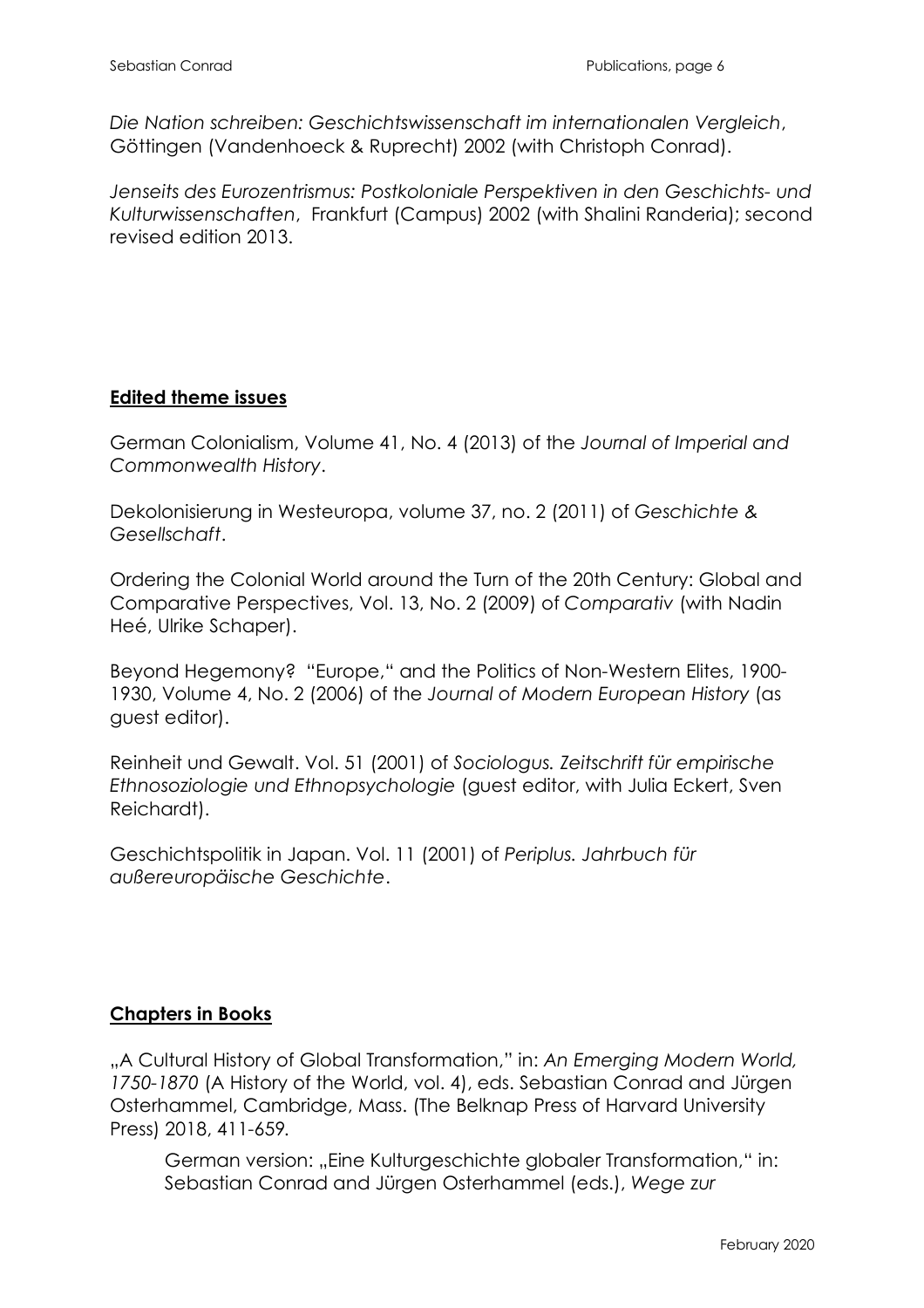*Modernen Welt, 1750-1870* (Geschichte der Welt, vol. 4), Munich (C.H. Beck) 2016, 411-625.

Italian version: "Storia culturale di una trasformazione globale," in: Sebastian Conrad and Jürgen Osterhammel (eds.), *Verso il Mondo Moderno, 1750-1870* (Storia del Mondo 4), Turin (Einaudi) 2017, 433-708.

"Introduction," in: *An Emerging Modern World, 1750-1870* (A History of the World, vol. 4), eds. Sebastian Conrad and Jürgen Osterhammel, Cambridge, Mass. (The Belknap Press of Harvard University Press) 2018, 1-34 (together with Jürgen Osterhammel)*.*

German version: Einleitung, in: Sebastian Conrad and Jürgen Osterhammel (eds.), *Wege zur Modernen Welt, 1750-1870* (Geschichte der Welt, vol. 4), Munich (C.H. Beck) 2016, 9-34 (with Jürgen Osterhammel).

Italian version: "Introduzione," in: Sebastian Conrad and Jürgen Osterhammel (eds.), *Verso il Mondo Moderno, 1750-1870* (Storia del Mondo 4), Turin (Einaudi) 2017, xix-lxi.

"Germany's Trajectory in the Twentieth Century: Global Perspectives," in: Michael J. Green and Nicholas Szechenyi (eds.), *A Global History of the Twentieth Century: Legacies and Lessons from Six National Perspectives*, Lanham, MD (Rowman & Littlefield) 2017, 108-127.

"Historia Global – Agendas y Perspectivas," in: Carlos Riojas and Stefan Rinke (eds.), *Historia Global: Perspectivas y Tensiones*, Stuttgart (Verlag Hans-Dieter Heinz) 2017, 28-39.

Die Erfindung des "Westens". Europa aus Sicht nicht-westlicher Eliten, in: Elisabeth Wagner und Klaus R. Scherpe (eds.), *Europa in anderen Kulturen. Mosse Lectures an der Humboldt-Universität zu Berlin*, Berlin (Vorwerk 8) 2015, 48-58.

Internal Colonialism in Germany: Culture Wars, Germanification of the Soil, and the Global Market Imaginary, in: Bradley Naranch und Geoff Eley (eds.), *German Colonialism in a Global Age*, Durham, NC (Duke University Press) 2014, 246-264.

The Predicament of Culture: War, Dictatorship and Modernity in Early Post-War West Germany and Japan, in: Jie-Hyun Lim, Barbara Walker, and Peter Lambert (eds.), *Mass Dictatorship and Memory as Ever Present Past*, London (Palgrave Macmillan) 2014, 17-35.

Wilhelmine Nationalism in Global Contexts: Mobility, Race, and Global Consciousness, in: Sven Oliver Müller und Cornelius Torp (eds.), *Imperial Germany Revisited: Continuing Debates and New Perspectives*, New York (Berghahn Books) 2011 (paperback 2013), 281-296.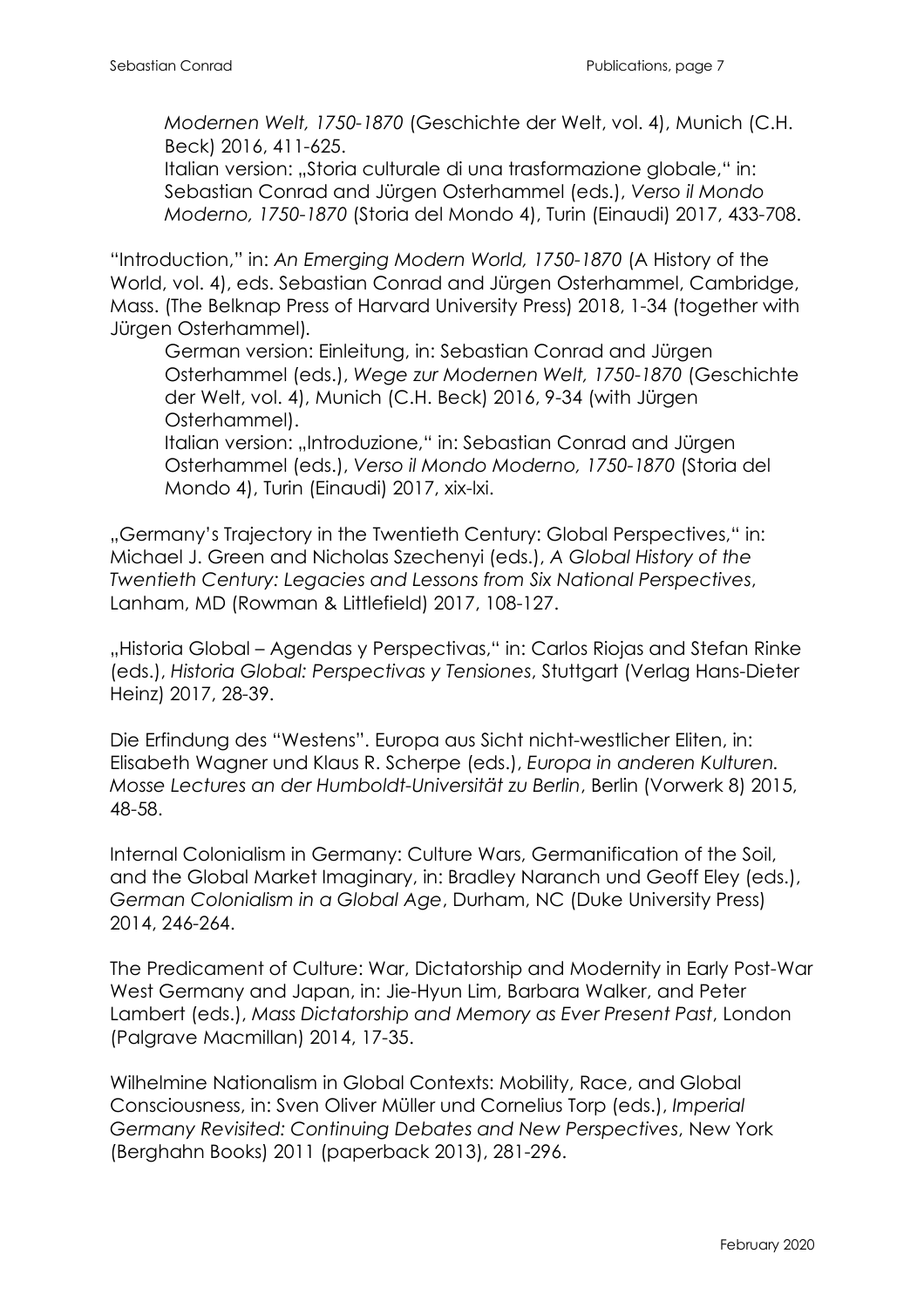On the Move: Mobility, Migration, and the Nation, 1880-1948, in: Helmut Walser Smith (ed.), *The Oxford Handbook of Modern German History*, Oxford (Oxford University Press) 2011, 573-590 (with Philipp Ther).

Governance and Colonial Rule, in: Thomas Risse (ed.), *Governance without a State? Policies and Politics in Areas of Limited Statehood*, New York (Columbia University Press) 2011, 39-64 (with Marion Stange).

Japanese Historical Writing, in: Axel Schneider and Daniel Woolf (eds.), *The Oxford History of Historical Writing, vol. 5: Historical Writing since 1945*, Oxford (Oxford University Press) 2011 [Paperback 2015], 637-658.

Introduction, in: Aleida Assmann and Sebastian Conrad (eds.), *Memory in a Global Age*, London (Palgrave Macmillan) 2010, 1-16.

Remembering Asia: History and Memory in Post-Cold War Japan, in: Aleida Assmann and Sebastian Conrad (eds.), *Memory in a Global Age*, London (Palgrave Macmillan) 2010, 163-77.

Work, Max Weber, Confucianism: The Confucian Ethic and the Spirit of Japanese Capitalism, in: Jürgen Kocka (ed.), *Work in a Modern Society: The German Historical Experience in Comparative Perspective*, New York (Berghahn Books) 2010, 153-68.

Double Marginalization: A Plea for a Transnational Perspective on German History, in: Heinz-Gerhard Haupt and Jürgen Kocka (eds.), *Comparative and Transnational History: Central European Approaches and New Perspectives*, New York (Berghahn Books) 2009 [paperback edition: 2012], 52-76.

Japan, in: Akira Iriye, Pierre-Yves Saunier (eds.), The Palgrave Dictionary of Transnational History. From the Mid-19th Century to the Present Day, New York (Palgrave Macmillan) 2009, 608-610.

"Education for Work" in Colony and Metropole: The Case of Imperial Germany, c. 1880-1914, in: Harald Fischer-Tiné, Susanne Gehrmann (eds.), Empires and Boundaries: Rethinking Race, Class, and Gender in Colonial Settings, London (Routledge) 2009, 23-40.

Globalisierungseffekte. Mobilität und Nation im Kaiserreich, in: Sven Oliver Müller, Cornelius Torp (eds.), Das Deutsche Kaiserreich in der Kontroverse, Göttingen (Vandenhoeck & Ruprecht) 2009, 406-421.

Historiography: Germany and its Colonies, in: Prem Poddar, Rajeev S. Patke, Lars Jensen (Hg), A Historical Companion to Postcolonial Literatures. Continental Europe and its Empires, Edinburgh (Edinburgh University Press) 2008, S. 237-242.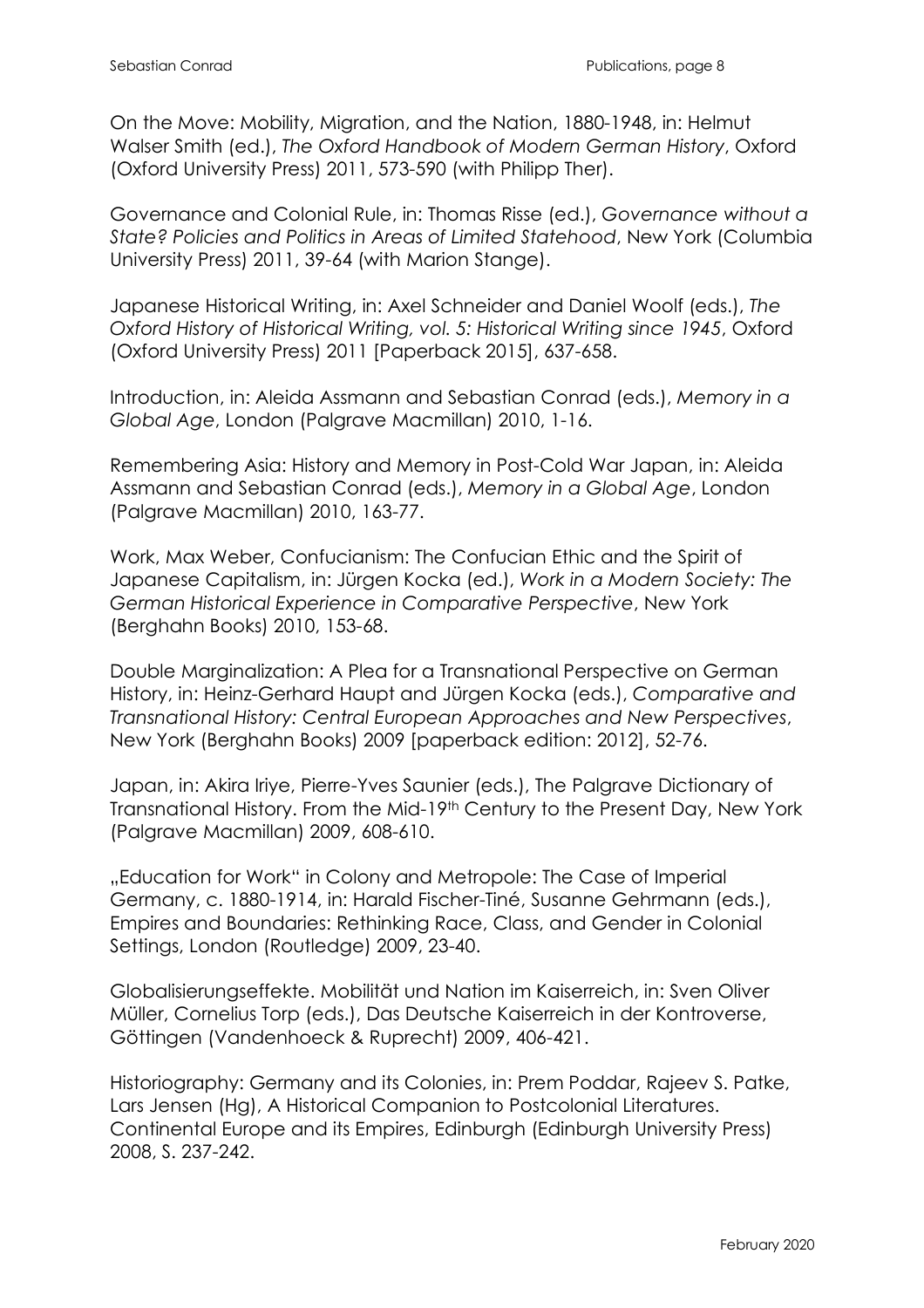Transnational Germany, in: James Retallack (ed.), Short Oxford History of Germany: Imperial Germany 1871-1918, Oxford (Oxford University Press) 2008, 219-241.

Wissen als Ressource des Regierens in den deutschen und japanischen Kolonien des 19. Jahrhunderts, in: Thomas Risse/Ursula Lehmkuhl (eds.), Regieren ohne Staat? Governance in Räumen begrenzter Staatlichkeit, Baden-Baden (Nomos) 2007, 134-153.

Transnationale Erinnerung?, Vergangenheitsbewältigung' in Japan, in: Michael C. Frank/Gabriele Rippl (Hg), Arbeit am Gedächtnis. Für Aleida Assmann, München (Fink) 2007, S. 219-228.

Globalgeschichte, Globalisierung, multiple Modernen. Zur Geschichtsschreibung der modernen Welt, in: Sebastian Conrad/Andreas Eckert/Ulrike Freitag (eds.), Globalgeschichte. Theorien, Ansätze, Themen, Frankfurt (Campus) 2007, 7-49 (with Andreas Eckert).

Globale Mobilität und Nationalismus. Chinesische Migration und die Re-Territorialisierung des Nationalen um 1900, in: Birgit Schäbler (ed.), Area Studies und die Welt. Weltregionen und neue Globalgeschichte, Wien (Mandelbaum) 2007 (with Klaus Mühlhahn), 217-251

Vergleich, Transfer, transnationale und globalgeschichtliche Perspektiven. Geschichte der Geschichtsschreibung jenseits des Nationalstaats (am japanischen Beispiel), in: Jan Eckel/Thomas Etzemüller (eds.), Neue Zugänge zur Geschichte der Geschichtswissenschaft, Göttingen (Wallstein) 2007, 230- 254.

Competing Visions of World Order: Global Moments and Movements, 1880s-1930s, in: Sebastian Conrad/Dominic Sachsenmaier (eds.), Competing Visions of World Order: Global Moments and Movements, 1880s-1930s, New York (Palgrave Macmillan) 2007 (with Dominic Sachsenmaier), 1-25.

Global Mobility and Nationalism: Chinese Migration and the Reterritorialization of Belonging, 1880-1910, in: Sebastian Conrad/Dominic Sachsenmaier (eds.), Competing Visions of World Order: Global Moments and Movements, 1880s-1930s, New York (Palgrave Macmillan) 2007 (with Klaus Mühlhahn), 181-211.

Einleitung, in: Matthias Koch/Sebastian Conrad (eds.), Johannes Justus Rein – Briefe eines deutschen Geographen aus Japan 1873–1875, München (Iudicium) 2006 (with Matthias Koch), 25-93.

Geschichtswissenschaft in Japan. Entwicklung und aktueller Diskussionsstand, in: Hans Martin Krämer/Tino Schölz/Sebastian Conrad (eds.), Geschichtswissenschaft in Japan. Themen, Ansätze, Theorien, Göttingen (Vandenhoeck & Ruprecht) 2006 (together with Hans Martin Krämer, Tino Schölz), 9-30.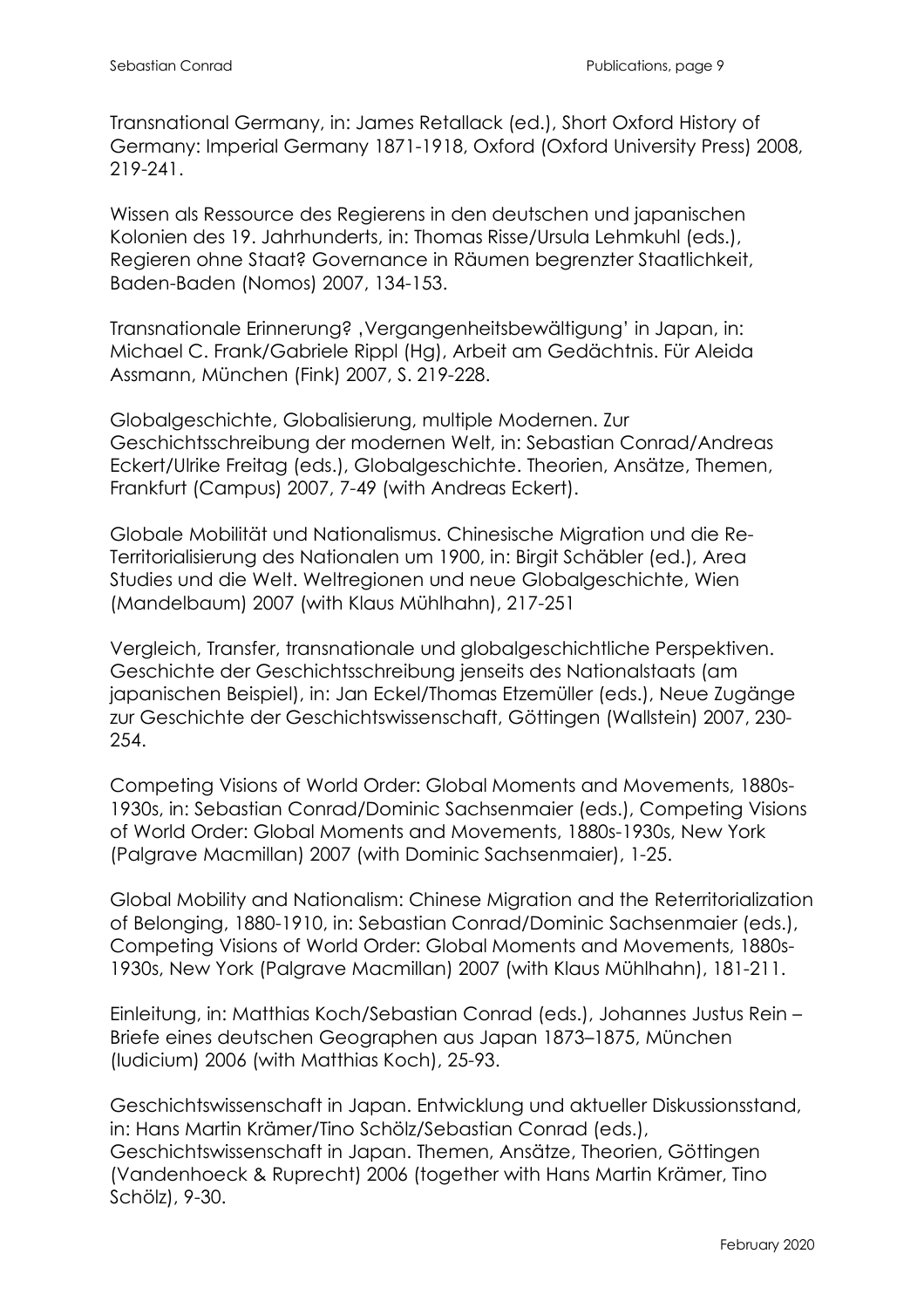Vorwort, in: Gunilla Budde/Sebastian Conrad/Oliver Janz (eds.), Transnationale Geschichte. Themen, Tendenzen, Theorien, Göttingen (Vandenhoeck & Ruprecht) 2006 (together with Gunilla Budde, Oliver Janz), 11-14.

"Die Sehnsucht nach Chinesen". Chinesische Arbeiter in der preußischen Landwirtschaft?, in: Ulrich van der Heyden, Joachim Zeller (Hg), "… Macht und Anteil an der Weltherrschaft". Berlin und der deutsche Kolonialismus, Münster (Unrast) 2005, 215-21.

Die Zivilisierung des ,Selbst'. Japans koloniale Moderne, in: Boris Barth, Jürgen Osterhammel (eds.), Zivilisationsmissionen. Imperiale Weltverbesserung seit dem 18. Jahrhundert, Konstanz (UVK) 2005, 245-68.

Arbeit, Max Weber, Konfuzianismus. die Geburt des Kapitalismus aus dem Geist der japanischen Kultur?, in: Hartmut Berghoff, Jakob Vogel (eds.), Wirtschaftsgeschichte als Kulturgeschichte. Dimensionen eines Perspektivenwechsels, Frankfurt (Campus) 2004, 219-39.

Einleitung, in: Sebastian Conrad, Jürgen Osterhammel (eds.), Das Kaiserreich transnational. Deutschland in der Welt 1871-1914, Göttingen (Vandenhoeck & Ruprecht) 2004, 7-27 (with Jürgen Osterhammel).

"Eingeborenenpolitik" in Kolonie und Metropole. "Erziehung zur Arbeit" in Ostafrika und Ostwestfalen, in: Sebastian Conrad, Jürgen Osterhammel (eds.), Das Kaiserreich transnational. Deutschland in der Welt 1871-1914, Göttingen (Vandenhoeck & Ruprecht) 2004, 107-28.

La constitution de l'histoire japonaise. Histoire compare, transferts, interactions transnationales, in: Michael Werner, Bénédicte Zimmermann (eds.), De la Comparaison à l'Histoire Croisée, Paris (Seuil) 2004, 53-72.

Krisen der Moderne? Faschismus und Zweiter Weltkrieg in der japanischen Geschichtsschreibung, in: Christoph Cornelissen, Lutz Klinkhammer, Wolfgang Schwentker (eds.), Erinnerungskulturen. Deutschland, Italien und Japan seit 1945, Frankfurt (Fischer) 2003, 168-80.

The Opened and the Closed Country. Conflicting Views of Japan's Position in the World, in: Benedikt Stuchtey, Eckhardt Fuchs (eds.), Writing World History 1800-2000, Oxford (Oxford University Press) 2003, 327-51.

Circulation, 'National Work', and Identity. Debates about the Mobility of Work in Germany and Japan, 1890-1914, in: Wolf Lepenies (ed.), Entangled Histories and Negotiated Universals. Centers and Peripheries in a Changing World, Frankfurt (Campus) 2003, 260-80.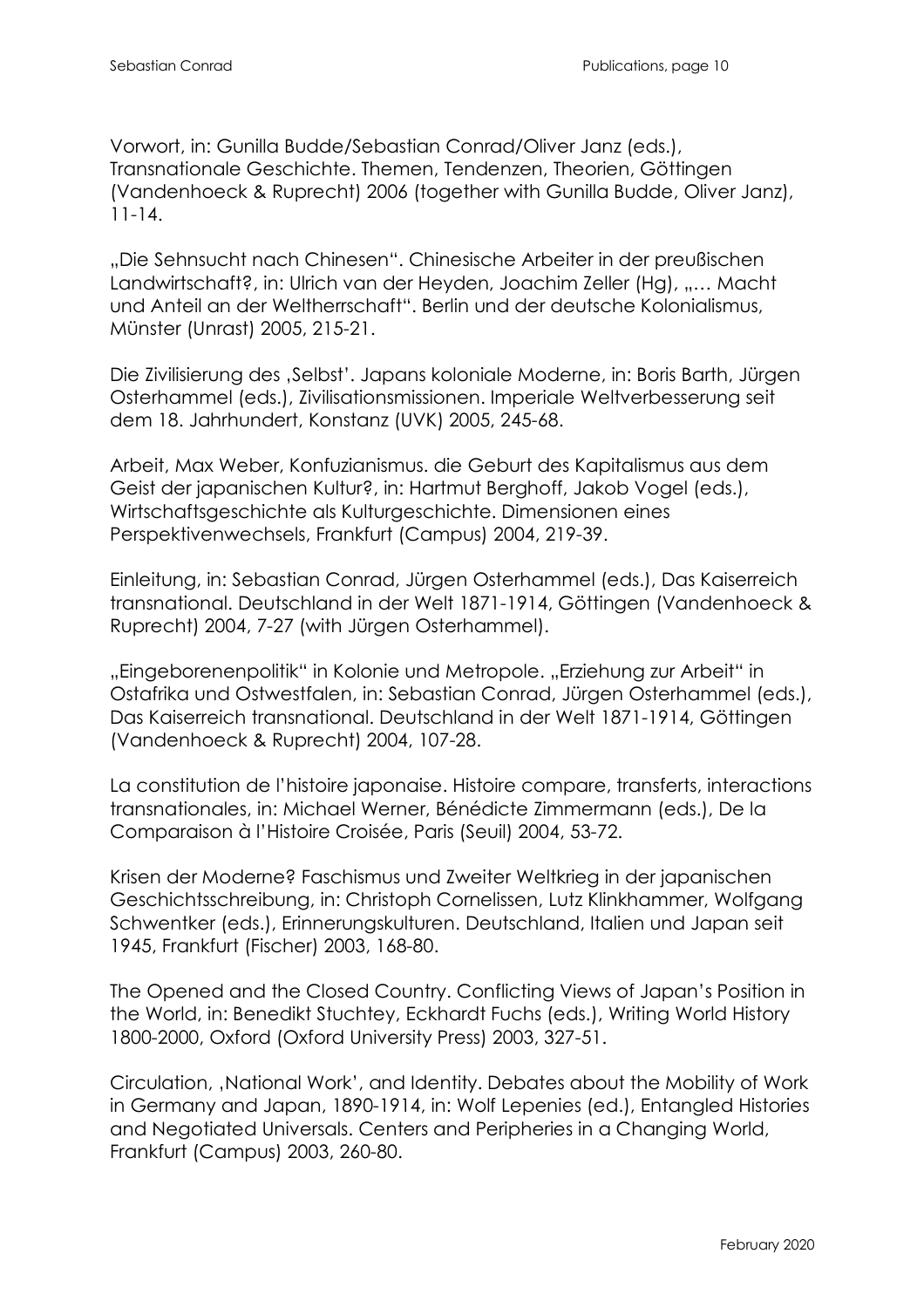Jenseits der Komparatistik. Transnationale Geschichte in vergleichender Perspektive, in: Wolfgang Seifert, Claudia Weber (eds.), Japan im Vergleich, München (Iudicium) 2002, 55-70.

Geteilte Geschichten, entangled histories, koloniale Moderne, in: Sebastian Conrad, Shalini Randeria (eds.), Jenseits des Eurozentrismus. Postkoloniale Perspektiven in den Geschichts- und Kulturwissenschaften, Frankfurt (Campus) 2002, 9-49 (with Shalini Randeria).

Wie vergleicht man Historiographien? in: Christoph Conrad, Sebastian Conrad (eds.), Die Nation schreiben. Geschichtswissenschaft im internationalen Vergleich, Göttingen (Vandenhoeck & Ruprecht) 2002, 11-45 (with Christoph Conrad).

Geographie und soziale Struktur. Die Frage nach dem Kern der Nation in Japan und der Bundesrepublik nach 1945, in: Christoph Conrad, Sebastian Conrad (eds.), Die Nation schreiben. Geschichtswissenschaft im internationalen Vergleich, Göttingen (Vandenhoeck & Ruprecht) 2002, 112- 36.

*Kak mozem da posnaem japonija* [Interpretations of the Japanese Past], in: Ivan Krastev (ed.), *Pod Linija. Sozialnite nanki i drugijat,* Sofia (Center for Liberal Strategies: Fakel Express) 2001, 16-37 [Bulgarian].

Die 'Modernisierung' der Vergangenheit. Zur Institutionalisierung von Geschichtswissenschaft in Japan im 19. Jahrhundert, in: Matthias Middell, Gabriele Lingelbach, Frank Hadler (eds.), Historische Institute im internationalen Vergleich, Leipzig (Akademische Verlagsanstalt) 2001, 431-50.

The Quest for Universal Time. Periodizing the Past in Japanese (and German) Historiography, in: Willem Van Schendel, Henk Schulte Nordholt (eds.), Time Matters. Global and Local Time in Asian Societies, Amsterdam (VU University Press Amsterdam) 2001, 77-95.

Das Kirschblütenjahr, in: Jahrbuch des Wissenschaftskollegs zu Berlin (2001), 42- 44.

*Nihon to doitsu no kyôyû no rekishi* [Towards a shared history: Germany and Japan], in: Kokusai butai e no Nichidoku tôjo. Iwakura shisetsudan to Nichidoku kôryûshi, Tokyo (Mainichi shinbunsha) 2000, 37-39 [Japanese].

Perceptions of 'Europe' in Japanese Historiography, in: Bert Edström (ed.), The Japanese and Europe. Images and Perceptions, London (Curzon Press) 2000, 58-76.

Die Kodifizierung der Arbeit. Individuum, Gesellschaft, Nation, in: Jürgen Kocka, Claus Offe (eds.), Geschichte der Arbeit, Frankfurt (Campus) 2000, 449-75 (with Elisio Macamo, Bénédicte Zimmermann).